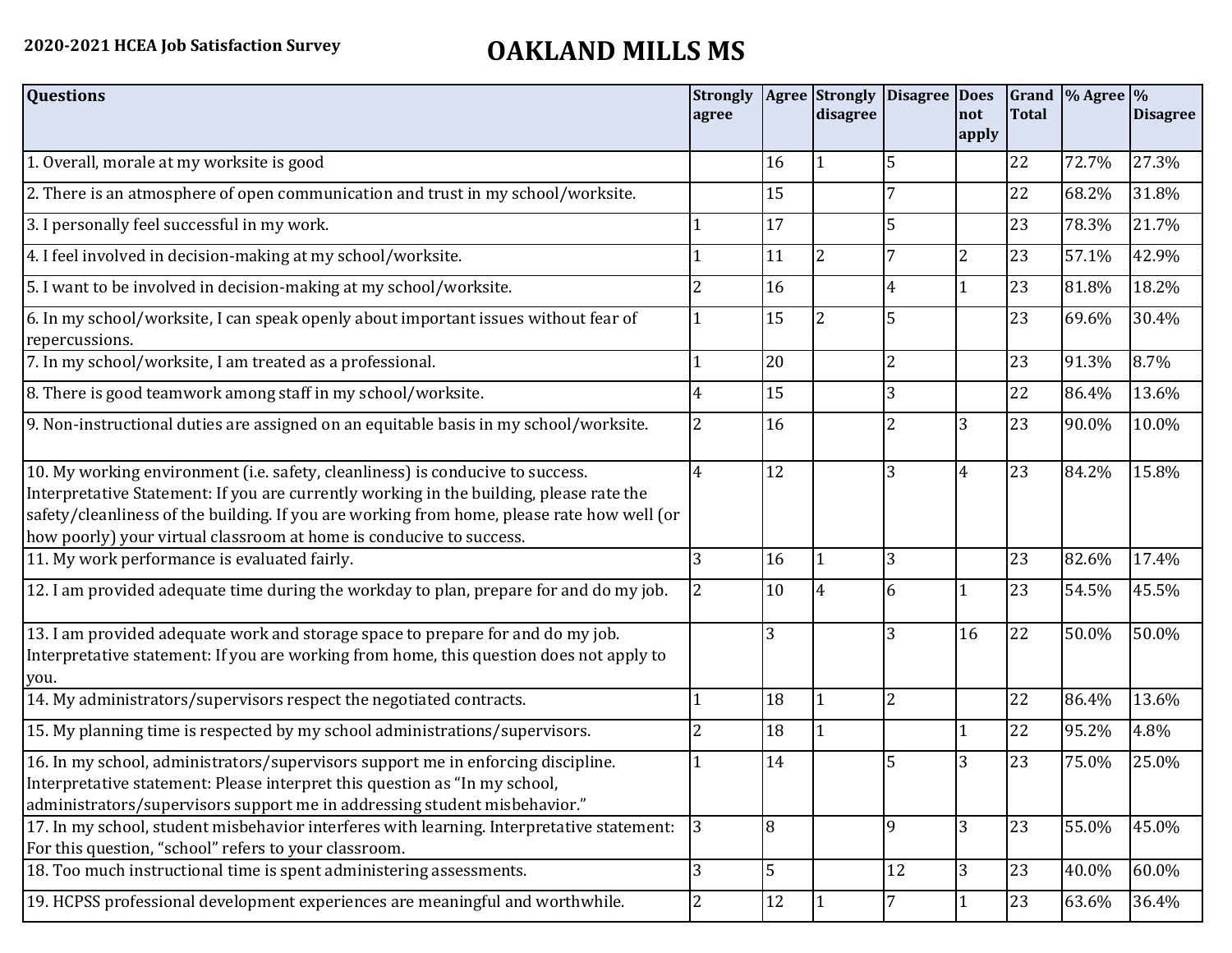## **2020-2021 HCEA Job Satisfaction Survey OAKLAND MILLS MS**

| 20. Increased workload has contributed to a decline in my morale.                                                                                          | 6              | 11 |                | 5              |                | 23 | 77.3%       | 22.7% |
|------------------------------------------------------------------------------------------------------------------------------------------------------------|----------------|----|----------------|----------------|----------------|----|-------------|-------|
| 21. I am paid fairly.                                                                                                                                      |                | 8  | 5              | $\mathbf{q}$   |                | 23 | 36.4%       | 63.6% |
| 22. I have confidence in the leadership exhibited by the HCPSS Superintendent.                                                                             |                | 17 |                | 3              |                | 22 | 81.8%       | 18.2% |
| 23. I have confidence in the leadership exhibited by the Howard County Board of<br>Education.                                                              |                | 14 |                | 8              |                | 22 | 63.6%       | 36.4% |
| 24. I have confidence in the leadership exhibited by the Howard County Education<br>Association (HCEA).                                                    | 11             | 11 |                |                |                | 23 | 100.0% 0.0% |       |
| 25. I feel that HCPSS offers me the possibility of advancing professionally in the field of<br>education.                                                  | $\overline{2}$ | 17 |                | 3              | $\mathbf 1$    | 23 | 86.4%       | 13.6% |
| 26. In my position, I receive appropriate and adequate support and training.                                                                               | 2              | 15 |                | 5              | $\mathbf{1}$   | 23 | 77.3%       | 22.7% |
| 27. During this current school year, I have experienced harassing behavior from<br>colleagues.                                                             |                | 3  | 11             | 9              |                | 23 | 13.0%       | 87.0% |
| 28. During this current school year, I have experienced harassing behavior from<br>administrators/supervisors.                                             |                |    | 12             | 9              |                | 23 | 4.5%        | 95.5% |
| 29. During this current school year, I have experienced harassing behavior from parents.                                                                   |                | 3  | 5              | 14             |                | 23 | 13.6%       | 86.4% |
| 30. At my school I spend most of my PIP time on non-instructional activities.                                                                              |                |    |                | 14             | $\overline{7}$ | 23 | 6.3%        | 93.8% |
| 31. At my school our administrator includes time during PIP for teacher-initiated<br>collaboration.                                                        |                | 16 |                |                | 5              | 23 | 94.4%       | 5.6%  |
| 32. In my school, I spend too much time in meetings.                                                                                                       |                | 6  |                | 15             | $\overline{2}$ | 23 | 28.6%       | 71.4% |
| 33. In my school, there is adequate support for special education students.                                                                                |                | 8  | 3              | 12             |                | 23 | 34.8%       | 65.2% |
| 34. My administrator/supervisor provides people working from home with flexibility in<br>their workday.                                                    | 4              | 16 |                |                |                | 22 | 95.2%       | 4.8%  |
| 35. My administrator/supervisor has reasonable expectations of workload for staff while<br>in virtual learning.                                            | $\overline{2}$ | 14 |                | 5              |                | 23 | 72.7%       | 27.3% |
| 36. Students have adequate technology and tools (hardware/software/connectivity) to<br>participate in virtual learning.                                    |                | 15 |                | 6              |                | 23 | 69.6%       | 30.4% |
| 37. Staff have adequate technology hardware (e.g. computers, document cameras, other<br>technology hardware) to meet the requirements of virtual learning. | $\overline{2}$ | 17 |                | $\overline{4}$ |                | 23 | 82.6%       | 17.4% |
| 38. HCPSS has provided the software I need to do my job and collaborate with colleagues. 1                                                                 |                | 20 |                | $\overline{2}$ |                | 23 | 91.3%       | 8.7%  |
| 39. The software and online services provided by HCPSS to do my job are difficult and/or $\left  \right $ 1<br>time-consuming to use.                      |                | 8  | $\overline{2}$ | 11             | $\mathbf{1}$   | 23 | 40.9%       | 59.1% |
| 40. In my class, I feel that students are engaged in virtual learning                                                                                      |                | 7  | 2              | 11             | $\overline{2}$ | 23 | 38.1%       | 61.9% |
|                                                                                                                                                            |                |    |                |                |                |    |             |       |